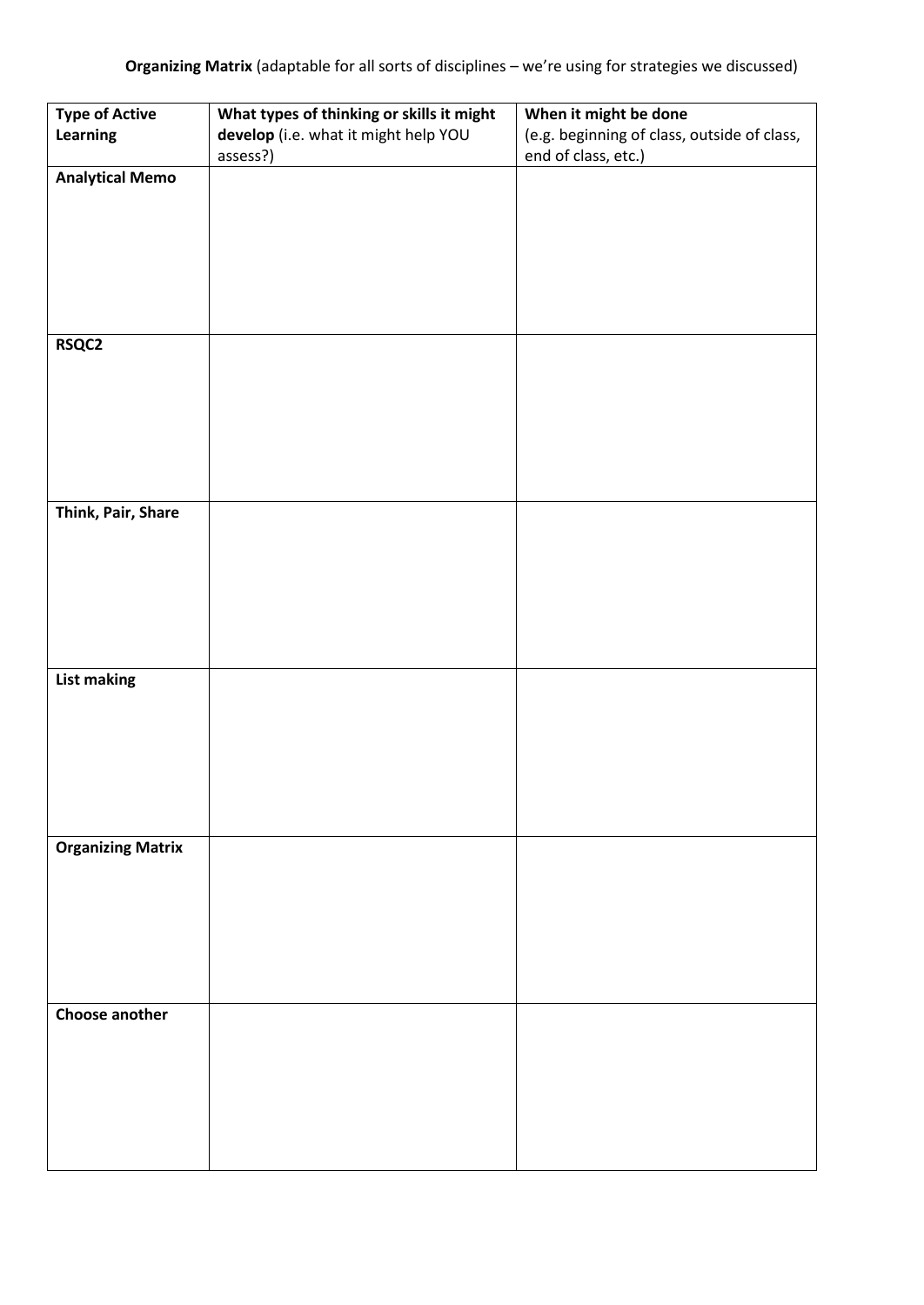## **Resources**

Thomas A. Angelo and K. Patricia Cross, *Classroom Assessment Techniques; A Handbook for College Teachers*, 2<sup>nd</sup> ed. Jossey-Bass, 1993. Includes 50 techniques. "RSQC2" is CAT #46; Analytical Memo is CAT #12.

Elizabeth F. Barkley, *Student Engagement Techniques; A Handbook for College Faculty*. Jossey-Bass, 2010. Includes 50 techniques.

Scott Freeman, et al., "Active Learning Increases Student Performance in Science, Engineering, and Mathematics." *Proceedings of the National Academy of Sciences of the United States of America* 111, no. 23 (2014).

Barbara Gross Davis, *Tools for Teaching*. 2<sup>nd</sup> ed. Jossey-Bass, 2009. See chapter 21 especially on practical suggestions for group work.